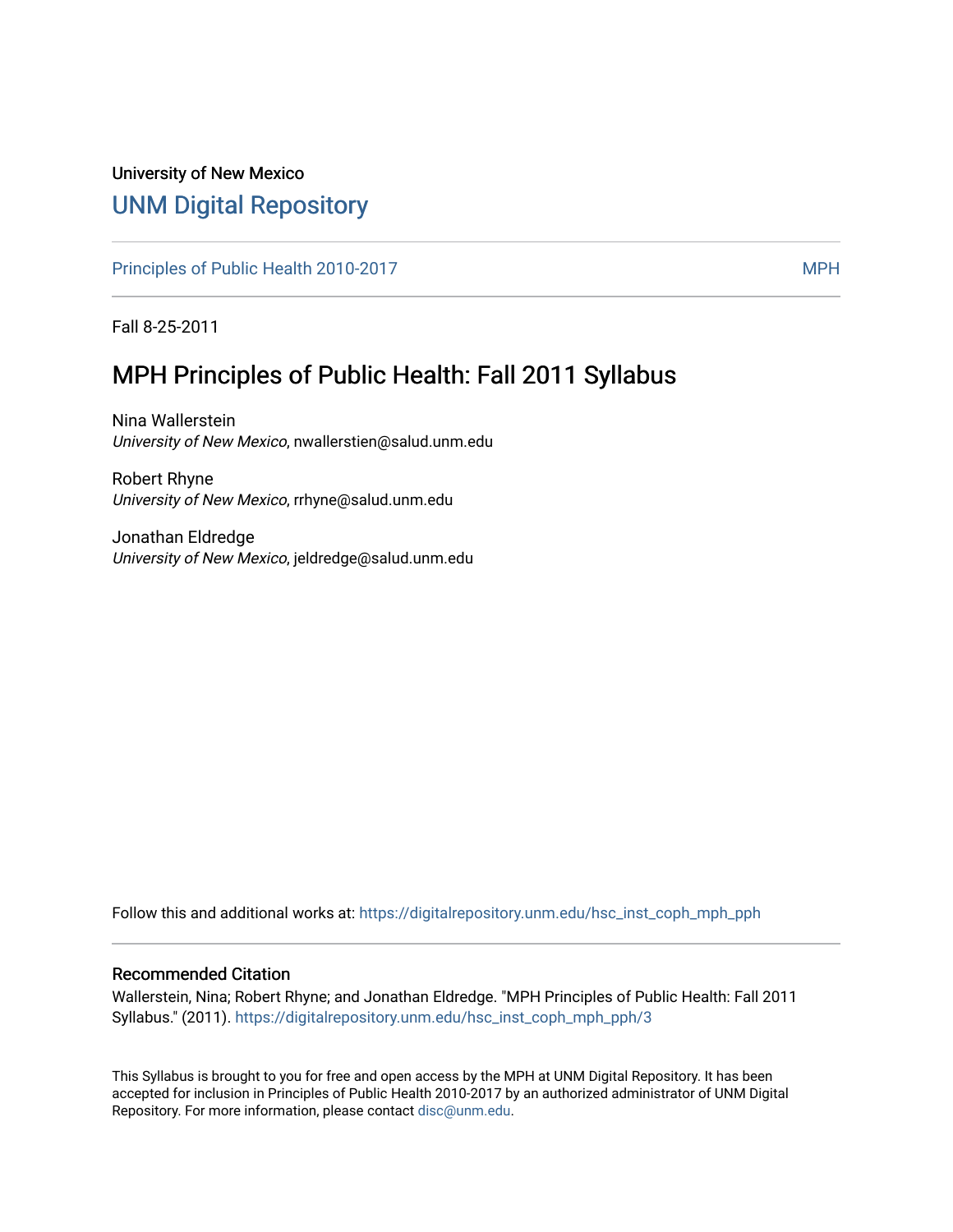#### **PRINCIPLES OF PUBLIC HEALTH**

PH 501 Sec 001 Thursdays 3:30 to 6:00 Domenici 112 (COP B-15) School of Medicine Fall 2011 3 Credit Hours August 25 – December 8, 2011

**FACULTY** Nina Wallerstein, Dr.P.H. [\(nwallerstein@salud.unm.edu\)](mailto:nwallerstein@salud.unm.edu) Robert Rhyne, M.D. (rrhyne@salud.unm.edu) Jon Eldredge, PhD (jeldredge@ salud.unm.edu)

Master of Public Health Program Office: (505) 272-4173

#### **OVERVIEW**

"Principles of Public Health" focuses on the public health concepts related to determinants of health status and health disparities; behavioral, cultural, social, and political theories of disease and health inequities; prevention and health promotion; community-based interventions; and health policy. It includes a historical, theoretical and practical approach, using case examples drawn from major health and health disparities problems in New Mexico and the United States.

#### **PURPOSE**

The purpose is to: (a) provide fundamental knowledge and understanding of public health and health disparities concepts, tools, and approaches; and (b) provide a critical examination of health and disease within social and health systems.

#### **OBJECTIVES**

By the conclusion of this course, students will be able to understand and critically discuss key concepts relating to the mission and core functions of public health and the importance of history for understanding contemporary public health issues relating to the;

- Determinants of health status in New Mexico and the United States;
- Determinants and definitions of health disparities, health inequities and social determinants
- Definitions of health promotion/disease prevention/health protection;
- Role of social and behavioral sciences in addressing key public health problems;
- Basic elements of theories of behavior change;
- Importance of community level approaches to public health problems;
- Importance of evaluation of interventions to address public health problems;
- Cultural, social, and economic variables related to disease and community well-being;
- Role of power, race, class, and gender in understanding health problems; and
- Importance of communication skills in public health.

# **Public Health Informatics Objectives:** *By completion of this course, learners will be able to:*

• Formulate effective public health information questions and search strategies;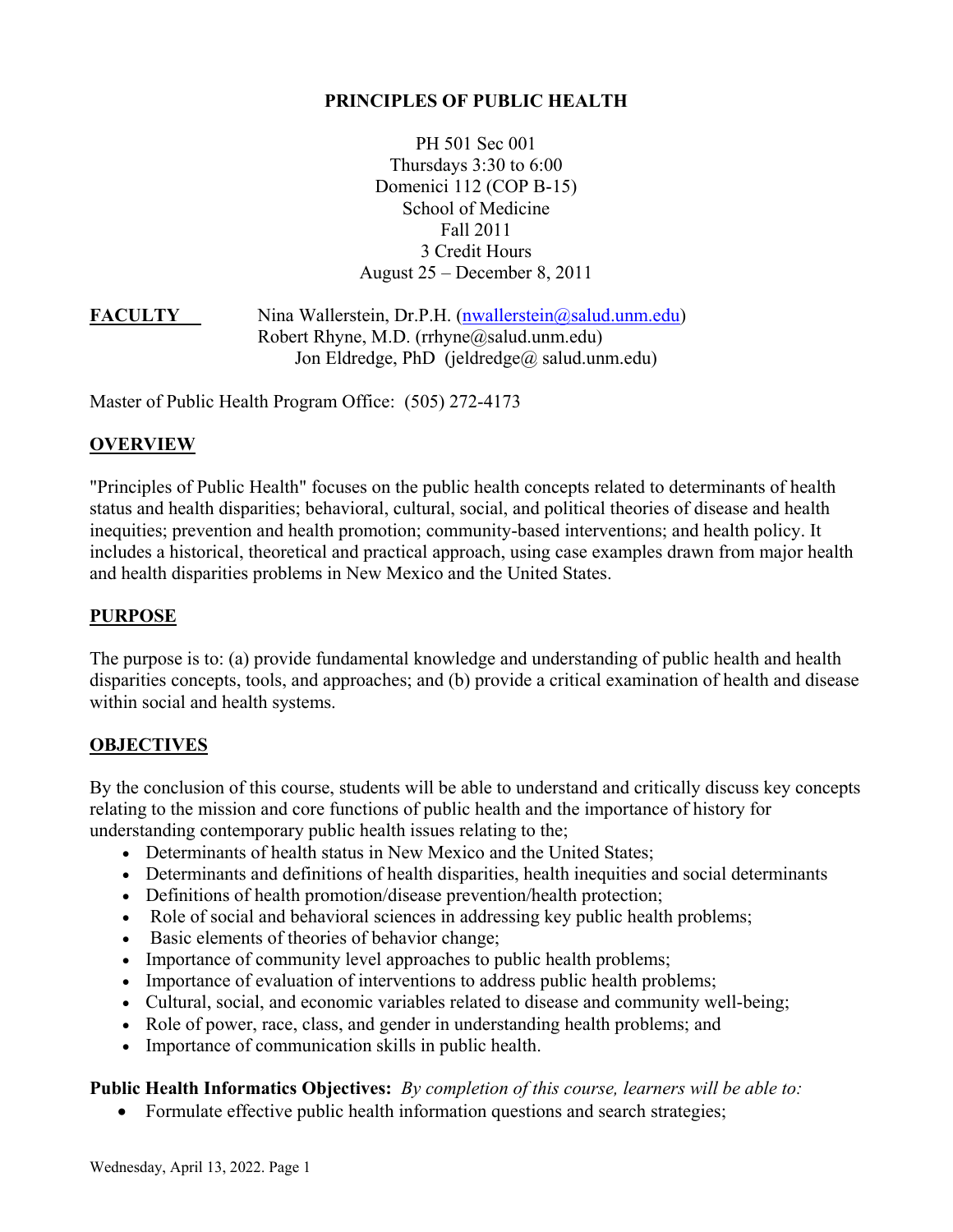- Retrieve high-quality statistical and non-statistical information resources relevant to public health practice.
- Develop and utilize the above mentioned information search skills and strategies to find appropriate information resources for the final paper due December 1st, 2011.
- Demonstrate skills in searching in PubMed, PsycINFO, and other databases relevant to public health.
- Communicate effectively and clearly orally for an audience ranging in education level from  $8<sup>th</sup>$ grade to healthcare professionals.
- Describe the library and informatics skills competencies for public health practitioners as defined by major professional and accrediting organizations.

# **COURSE STRUCTURE**

The course will meet for 3 hours, once a week. Learning will be through discussion of readings and critical analysis of experiences and public health problems. Students will read the articles before class and come prepared to discuss how theory relates to the public health problems and to students' own experiences in the health field. There will also be two additional sessions with Dr. Eldredge (three hours total) to provide informatics skills for the development of your paper.

# **OPTIONAL TEXT:**

Lewis, S. (2006). *Race Against Time*. Berkeley, CA: Publishers West Group.

Nutbeam, D., Harris, E., Wise, M. (2010). *Theory in a Nutshell: A Practical Guide to Health Promotion Theories.* Australia: McGraw-Hill, Edition 3.

# **COURSE REQUIREMENTS AND GRADING**

The class, conducted as a seminar and involving real public health challenges, will require students to develop their own analyses and strategies for addressing these problems. Students will integrate the readings into class discussion.

- 1. Course participation (15% of grade). This includes attendance, active interaction in class discussions and small group discussions, and contributions when requested. Active participation means offering to contribute your ideas in class or responding when requested. If you miss more than two sessions, to make up class participation, please submit a written discussion (up to one page) of one of the required articles of the session missed.
- 2. The public health informatics replicable search strategy description due on Sept. 29<sup>th</sup>, and one paragraph summary of search strategy in final paper (5%). Public health informatics required sessions (in Med II computer lab): Sept.  $8^{th}$ , 5:00-6:30 pm; Sept. 22<sup>nd</sup>, 5:30 – 6:30 pm. Other consultation dates: Oct. 13 and  $27<sup>th</sup>$ : 6:30-7:30 in HSLIC 226 Classroom.
- 3. Mid-term exam (25%). This will be a take home exam that includes students' ability to integrate public health principles into several scenarios of public health problems. Students may discuss questions together, but each exam must be individually written in their own words. Handed out Oct.  $27<sup>th</sup>$ , Due Nov.  $3<sup>rd</sup>$ .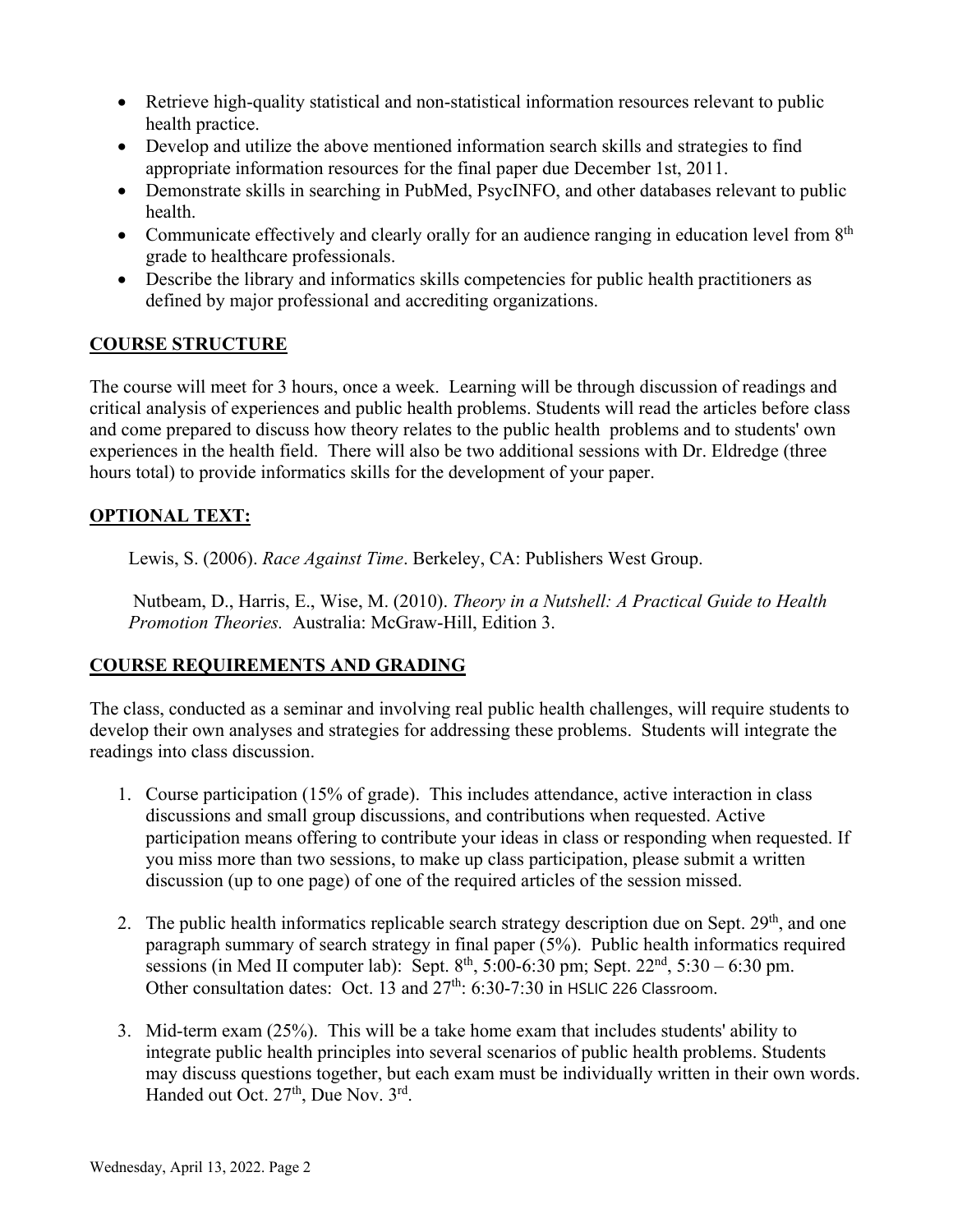- 4. Formal oral professional presentation with graphics: 10 minutes (10%): Nov.  $17<sup>th</sup>$
- 5. 15-20 page paper that includes (40%):
	- Proposal of topic: Feasibility of Topic (One page): Sept.  $15<sup>th</sup>$
	- Condensed Search Methods: (one paragraph for final paper)
	- Part One: Introduction/Background and Significance of the Problem: Oct.  $12<sup>th</sup>$ , 5 pm
	- Completed Paper (with revised Part One): Nov. 23rd

(Failure to turn in paper on time results in a lower grade).

6. Brief presentation to a policy body (2 minutes) AND a one-page (double-spaced) press release on major findings or one page policy brief (see below)  $(5\%)$ : Dec.  $8<sup>th</sup>$ 

Write your paper as if for a professional audience (possibly for publication.) Dr Scott Sanders (PH511) will review APA and other writer guidelines with you. Your grade will be based on overall coherence, analysis, quality, and a conclusion that builds upon paper content. Make sure to choose a topic or question that has clear applicability to public health with intervention and/or policy implications. Is this an issue that has real meaning to a real population?

Further guidelines for the paper and presentations include:

- **1.** *Proposal:* (Due September 15). This will be a **one** page feasibility assessment of your topic and the research question(s) you will explore. Faculty will be available to help with the formulation of your health problem and research question. This proposal is not graded. Your feasibility assessment should address these issues (could be in sections or one paragraph for each):
	- a. *Topic: State your public health topic*
	- b. *Background: Is the literature available to explore your topic?(no citations necessary at this point)*
	- c. *Scope/ Public Health Question: What is(are) your public health question(s) for this topic: How broadly or narrowly are you defining it? (ie., what are your boundaries? geographic? by population? …)*
- **2.** *Search Method:* replicable search strategy description**(**Due Week 6, Sept. 30th).
	- a. *Search Methods:* Descriptive narrative text, possibly supplemented with a table, which allows the reader to accurately *replicate* your successful search strategies to support your final paper on your chosen topic. Document your literature search strategy clearly and completely enough so that the reader could replicate it to obtain identical results. Students need to provide a detailed description of their literature search(es) including what databases they used, for what years, and their search strategies.
	- b. This search methods section will be condensed for your final paper to one paragraph which contains a concise description of the databases searched that yielded references for the paper. For each database, the student should include the subject terms (example: MeSH), Boolean logic (AND, OR) and the limits applied for the successful searches.
- **3.** *Part One: Introduction with Background and Significance of Problem: (Due October 12th, 5 pm,, email to Drs. Wallerstein and Rhyne)*

*PART ONE:*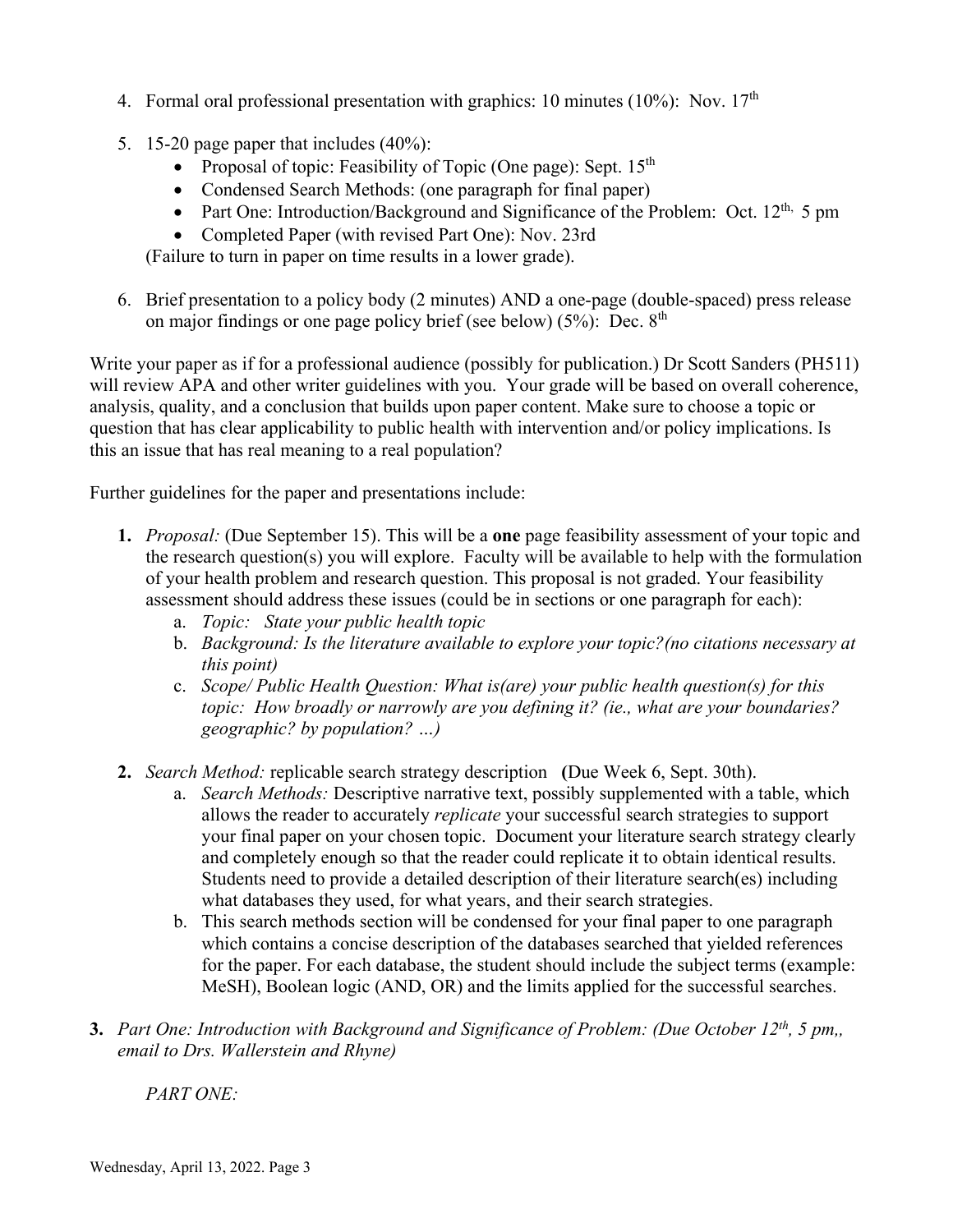*Introduction:* The introduction presents your public health topic and the question(s) you will explore. *(Write a preliminary introduction for week 8 (Oct.12<sup>th</sup>), and rewrite for the final paper)*

Section A: Introduction to topic and questions (2-4 paragraphs)

Section B: Condensed Search Methods/Key Words (1 paragraph)

# *Background and Significance:*

The background and significance section is an opportunity to conduct a literature review on the extent, rationale and context for this problem in terms of population prevalence and public health impact (i.e., who cares and why care about this topic), and on the determinants or risk factors of the problem, based in a socio-ecologic framework. (If your topic does not lend itself to this format, please talk to faculty).

| Section C: Descriptive Epidemiology and Prevalence of Problem, including trends:                                                                                                                                                                                                                                                                  |
|---------------------------------------------------------------------------------------------------------------------------------------------------------------------------------------------------------------------------------------------------------------------------------------------------------------------------------------------------|
| National statistics (or international if appropriate)                                                                                                                                                                                                                                                                                             |
| New Mexico statistics (if appropriate and available)                                                                                                                                                                                                                                                                                              |
| Your population statistics (if available)                                                                                                                                                                                                                                                                                                         |
| Section D: Determinants or Risk Factors of the Problem:                                                                                                                                                                                                                                                                                           |
| $\mathbf{I} \mathbf{I}$ , $\mathbf{I} \mathbf{I}$ , $\mathbf{I} \mathbf{I}$ , $\mathbf{I} \mathbf{I}$ , $\mathbf{I} \mathbf{I}$ , $\mathbf{I} \mathbf{I}$ , $\mathbf{I} \mathbf{I}$ , $\mathbf{I} \mathbf{I}$ , $\mathbf{I} \mathbf{I}$ , $\mathbf{I} \mathbf{I}$ , $\mathbf{I} \mathbf{I}$ , $\mathbf{I} \mathbf{I}$ , $\mathbf{I} \mathbf{I}$ , |

Use a socio-ecologic framework (individual through policy/community) Can consider protective factors in addition to risk factors. Can include other cultural considerations which might not be in literature. Can include history of policy context if needed.

Section E: Transition Statement: Brief summary and statement discussing your next steps: **so what** are your questions now or interventions/practices/policies you will now explore. (1-2 paragraphs)

Document all statements with references. Use either APA style (alphabetical references) or biomedical style (numerical references), with an average of **15-20** references for this section. In general, there should be very few direct quotes, but this background synthesis should be written in your own words. (If you take direct language from an article, put these statements in quotes) The Introduction and Background and Significance section will be 10% of your final paper grade, though revisions will be taken under consideration with the submission of your revised paper. At the end of the background and significance section, make a transition statement to your next section: could be specific research questions and methods; or interventions that you will explore.

**4.** PART TWO: *Interventions/Practices/Policy Section or Analysis:* Part II of your paper is more open depending on the topic. Most students use this half of the paper to conduct a **second literature review** of state of the art strategies for intervention about the problem, which have evaluation data to support their effectiveness. Average number of references for Part II may be **12-15 or more.** A search for national interventions (even those less evaluated) can often give sufficient information to assess whether (or what components) of these interventions could be applied to your special population or to New Mexico (if appropriate). If you are looking at policy analysis and interventions, for example, then you could look for national literature on the effectiveness of these policy changes in other places and then extrapolate to your population. Some students may use this section to write up data from an existing study, yet this data still needs to be placed in a larger framework of addressing the problem as defined in literature review. A discussion section should follow the analysis. PART TWO: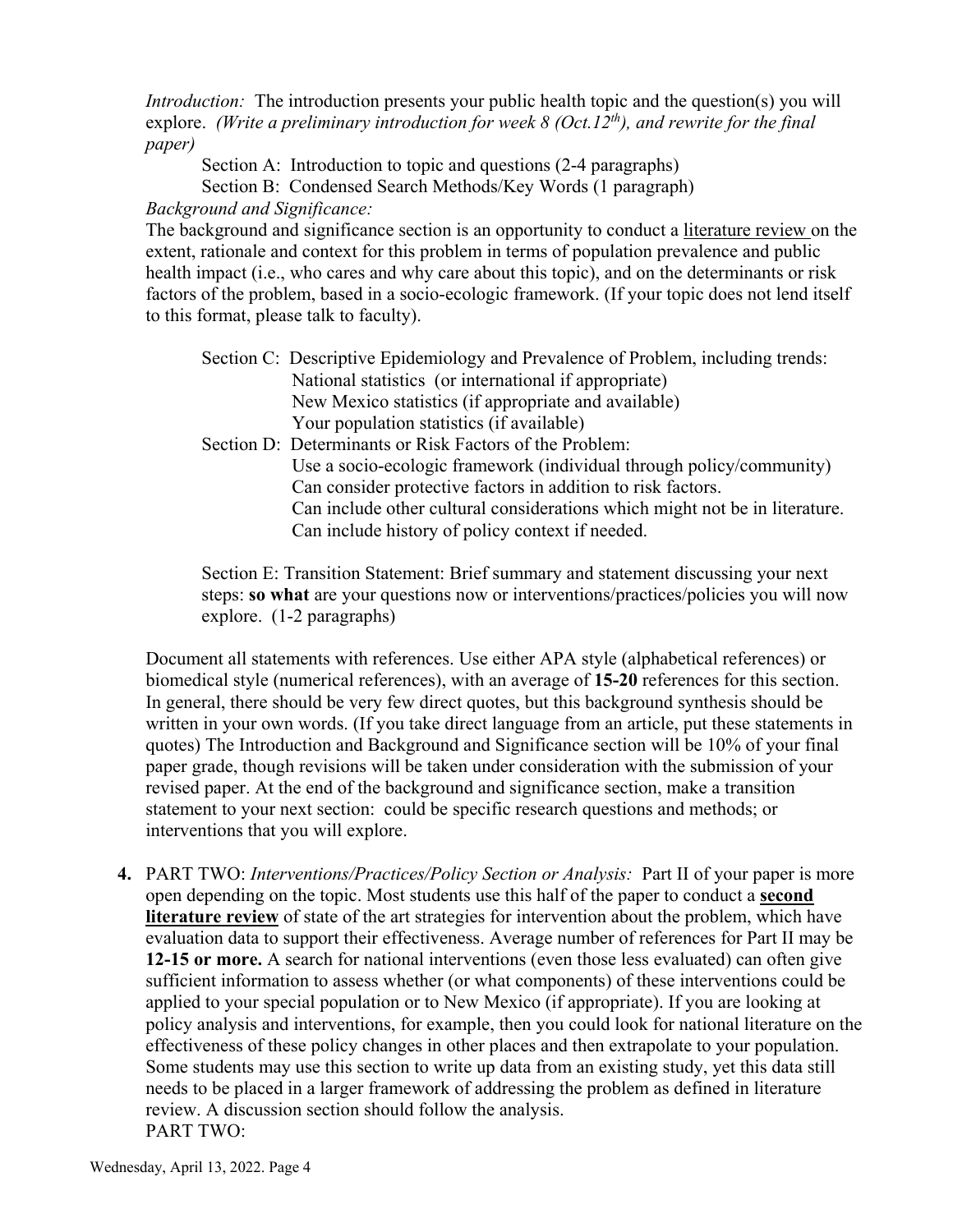Section A: State of the art literature on interventions conducted nationally or internationally

Section B: What are your recommendations for interventions for your population (with an assessment of strengths and weaknesses of your proposal)

Section C: Conclusion of whole paper and implications for further research, practice and policy.

- **5.** *Completed paper:* (Due Nov. 23rd, 5 pm to MPH Office, in Nina Wallerstein's box outside FPC 149). The completed paper should include:
	- a. Abstract

Part One:

- b. Introduction (2-4 paragraphs) /Condensed Search Methods (one paragraph)
- c. Background and Significance (revised, based on faculty comments)
- d. Transition Paragraph

Part Two:

- e. Intervention strategy/ policy/analysis section that potentially contains state of the art intervention models, and recommendations (with strengths and weaknesses) and/or policies to address the problem for your population; and
- f. Conclusion and implications section that summarizes paper and recommends further research, practice and policy. Policy implications should be considered in every paper. Papers must be an individual product.
- g. References
- **6.** *Professional oral presentation:* (Due November 17th, 2011) This should be a ten minute power point presentation (8-10 slides) that you would give at a public health meeting to your peers or professional colleagues. It should be a persuasive argument that presents the scientific basis and public health context of your problem, and then shows how your strategies/interventions could address the problem.
- **7.** *Policy or community meeting presentation:* (Due December 8, last class) This should be a brief (2-minute) presentation of the major findings in your course paper proposing why a policymaker or community group should take immediate action. Includes one-page press release or one-page policy brief on major findings. If you do a policy brief, include: brief statement of problem, scope of problem, need for action, and specific requests of policy makers.

Further guidelines for class discussion in teams:

- 1. Provide your critical assessment of the articles: what are their strengths and weaknesses?
- 2. Answer what the implications for public health practice would be if the argument presented in the articles were followed.
- 3. Case-based analyses or public health exercises will be used in many of the class sessions.
- 4. Group learning and sharing of information will be emphasized.

Questions we will be asking throughout the course include:

- Given this situation or program, what issue of public health is being discussed?
- What are the assumptions, values, and power issues underlying this issue?
- As a professional, how would you want to change the assumptions or conceptual base?
- What are the implications for public health practice and policy?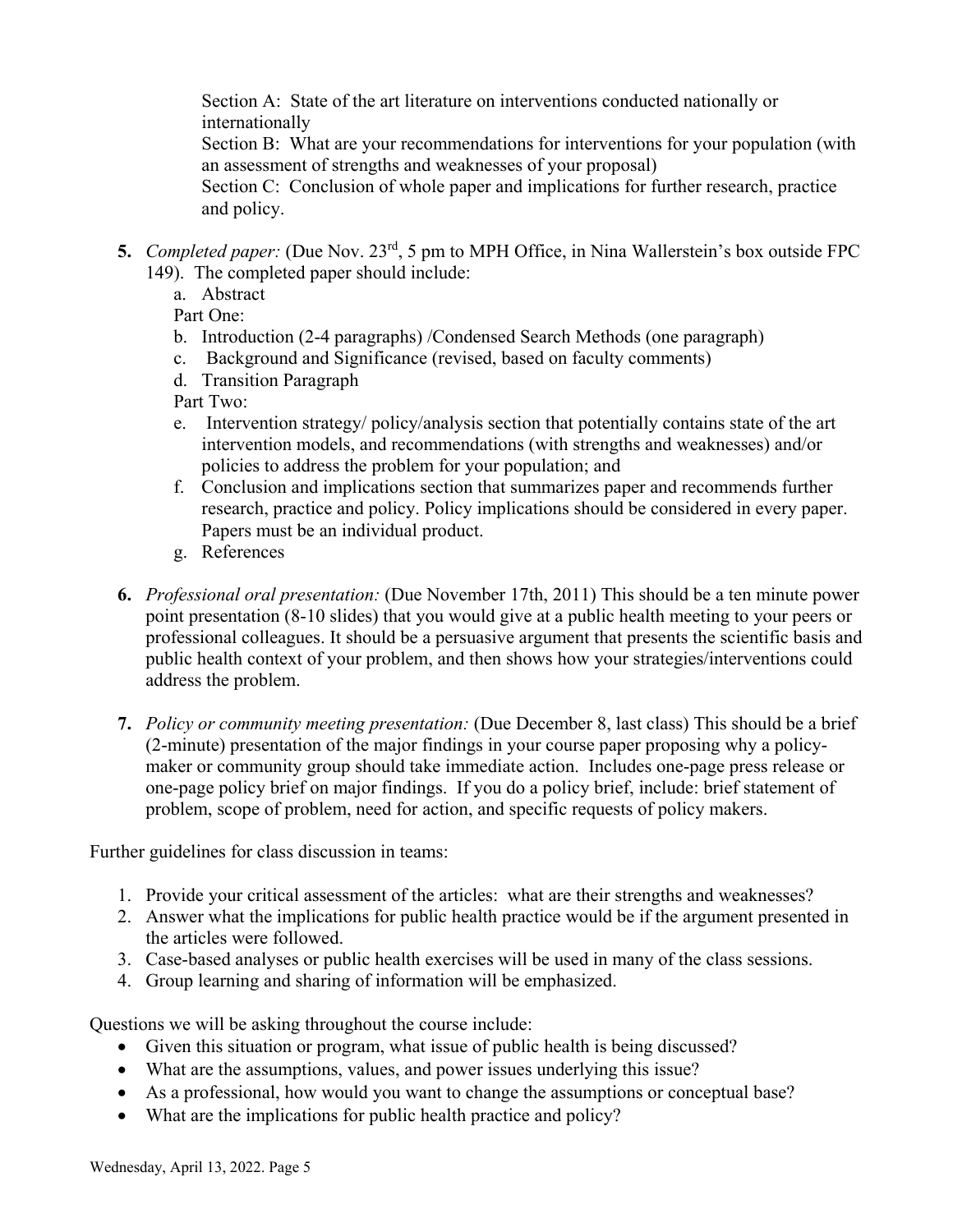# **READING ASSIGNMENTS (TO BE READ EACH TIME PRIOR TO CLASS)**

#### **1. August 25th – Introduction: Population Health and Models of Disease:**

 Students will understand the course directions, objectives and expectations. Students will distinguish and understand the difference between the individual as the unit of analysis in health care versus the population as the unit of analysis in public health. Students will define risk and risk factor.

 World Health Organization, September 6-12, 1978, *Declaration of Alma-Ata,* International Conference on Primary Health Care

*Universal Declaration of Human Rights,* United Nations, 1948.

 *WHO Constitution, 1948* 

Centers for Disease Control and Prevention*,* Ten great public health achievements, United States, 2001-2010, *Journal of American Medical Association,* July 6, 2011, 306 (1): 36-38.

#### **2. September 1st – History and Organization of Public Health:**

 Students will distinguish between market and social justice/human rights definitions of public health. Students will distinguish between an individual versus an environmental perspective.

Wallack, L. & Lawrence, R. (2005). Talking About Public Health: Developing America's "Second Language." *American Journal of Public Health,* 95(4), pp. 567-570.

Politzer, R., Davis, C. H., Yesalis, C. E., Segarra, M. D. (1992). Commentary: The Traditional Public Health Approach to Prevention and Risk Reduction - Can We Raise the Titanic? *American Journal of Preventive Medicine,* 8(6), pp. 395-398.

Kotlowitz, Alex, Blocking the Transmission of Violence, *New York Times Magazine,* Published: May 4, 2008. (**Read up to first five pages**).

*Future of the Public's Health in the 21st Century,* Institute of Medicine, Washington, D.C. Nov., 2002. **Read pp 1-3, Skim 4-8**. (Socio-ecologic framework)

United States, Department of Health and Human Services. Public Health in America: Vision, Mission. Retrieved August 16, 2007 from the World Wide Web: <http://web.health.gov/phfunctions/public.htm>

Brownson, R.C., Fielding, J., Maylahn, C., Evidence-Based Public Health: A Fundamental Concept for Public Health Practice, *Annual Review Public Health* 2009. 30:175–201 (Read **175- 182, skim rest).** 

**3. September 8th – Overview of Determinants of Health and Disease: Informatics: 5-6:30**  Students will identify the role of behavioral risk factors in disease. Students will explain why attention to individuals with moderate risk as a public health strategy would be given priority over individuals at high risk.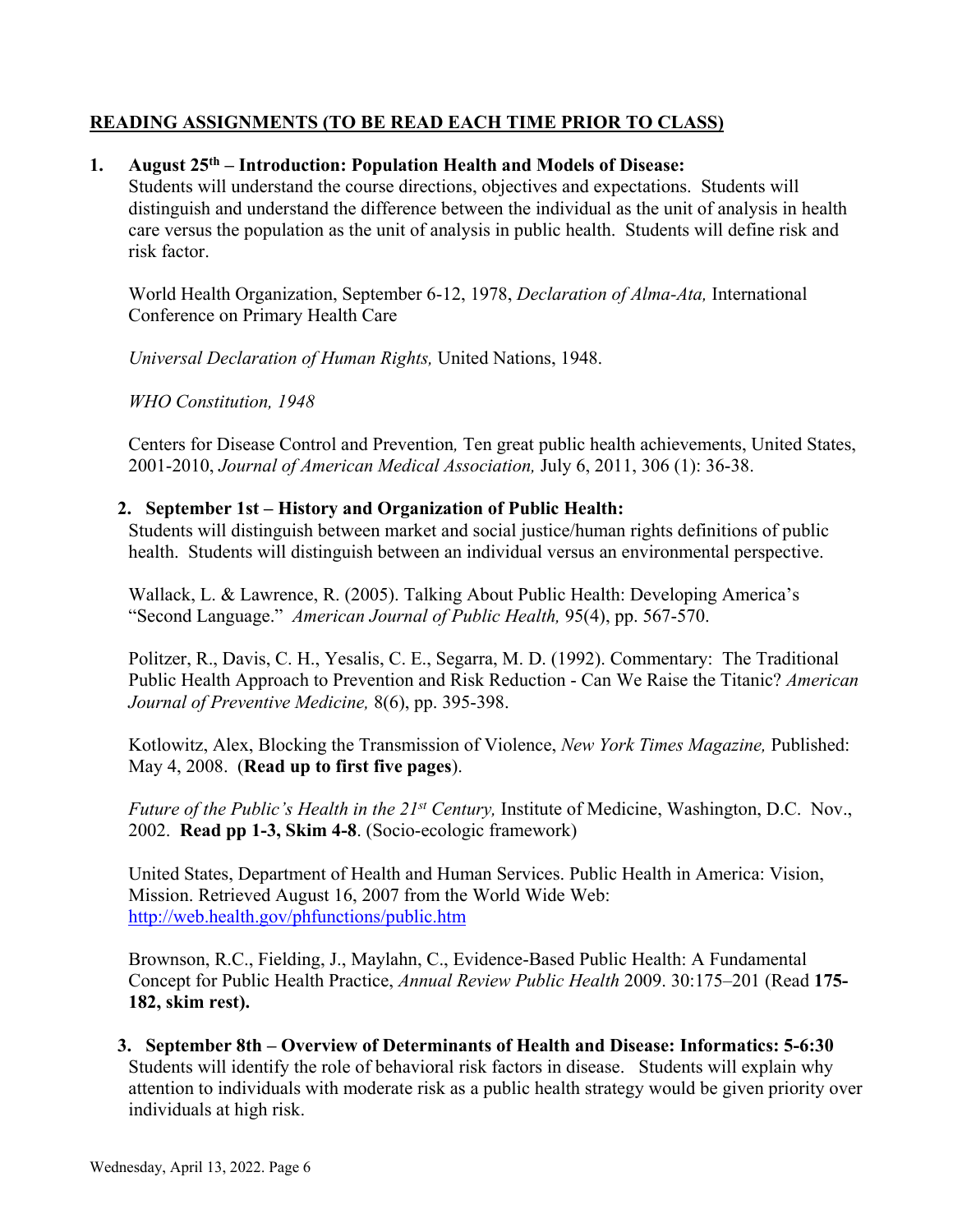Mokdad, A. H., Marks, J. S., Stroup, D. F., & Gerberding, J. L. (2004). Actual causes of death in the United States, 2000. *The Journal of the American Medical Association,* 291(10), pp. 1238- 1245. **(Read ABSTRACT, Tables 1 and 2, and comments, 1242-43, skim rest)** 

Rust, G., Satcher, D., Fryer, G.E. Levine, R.S., Blumental, D.S., Triangulating on success: Innovation, public health, medical care and cause-specific U.S. mortality rates over a half century (1950-2000), *American Journal of Public Health,* 100, (S1), 2010, S95-S104.

 \*\*McKinlay, J. & Marcenn, L. (1999). A Tale of 3 Tails. *American Journal of Public Health,* 89(3), pp. 295-298.

 \*\*Rose, G. (2001). Sick Individuals and Sick Populations. *International Journal of Epidemiology,* 30(3), pp. 427-432.

**4. September 15th – Determinants of Health & Disease: Disparities: (1 page proposal due)** Students will understand the role of social determinants in contributing to disease and mortality disparities within the population. Students will identify the role of race, power and income inequities in producing health disparities. (Unnatural Causes)

Braveman, P., Egerter, S., Williams, D., The social determinants of health: Coming of age, *Annual Review of Public Health,* 2011, 12: 381-98.

Galea, S. Tracy, M., Hoggatt, K., DiMaggio, C., Karpati, A. Estimated deaths attributable to social factors in the U.S., *American Journal of Public Health,* July, 2011. (Read Abstract, Tables 2 and 3, and discussion; see Figure 1 for search strategy).

Banks, J., Marmot, M., Oldfield, Z., & Smith, J. P. (2006). Disease and disadvantage in the United States and in England. *Journal of the American Medical Association,* 295(17), pp. 2037- 2045.

Gallagher, S. (May 24, 2006). *Inconsistent Access to Food in Low-income Households May Contribute to Weight Gain, USA.* Retrieved June 28, 2006, from http://www.medicalnewstoday.com/printerfriendlynews.php?newsid=43933.

# **4. September 22nd – Determinants of Health: Disparities II: Race and Racism Informatics: 5:30 -6:30**

Jones, C. P. (2000). Levels of racism: a theoretical framework and a gardener's tale. *American Journal of Public Health,* 90(8), pp. 1212-1215.

Braveman, P., Cubbin, C., Egerter, S., Williams, D., Pamuk, E., Socioeconomic disparities in health in the United States: What the patterns the tell us. *American Journal of Public Health, Supplement 1, 2010,* 100 (S1): S186-196.

Green, TL and Darity, WA, Under the skin: using theories from biology and the social sciences to explore the mechanisms behind the black-white health gap. *American Journal of Public Health,*  2010 Apr 1;100 Suppl 1:S36-40.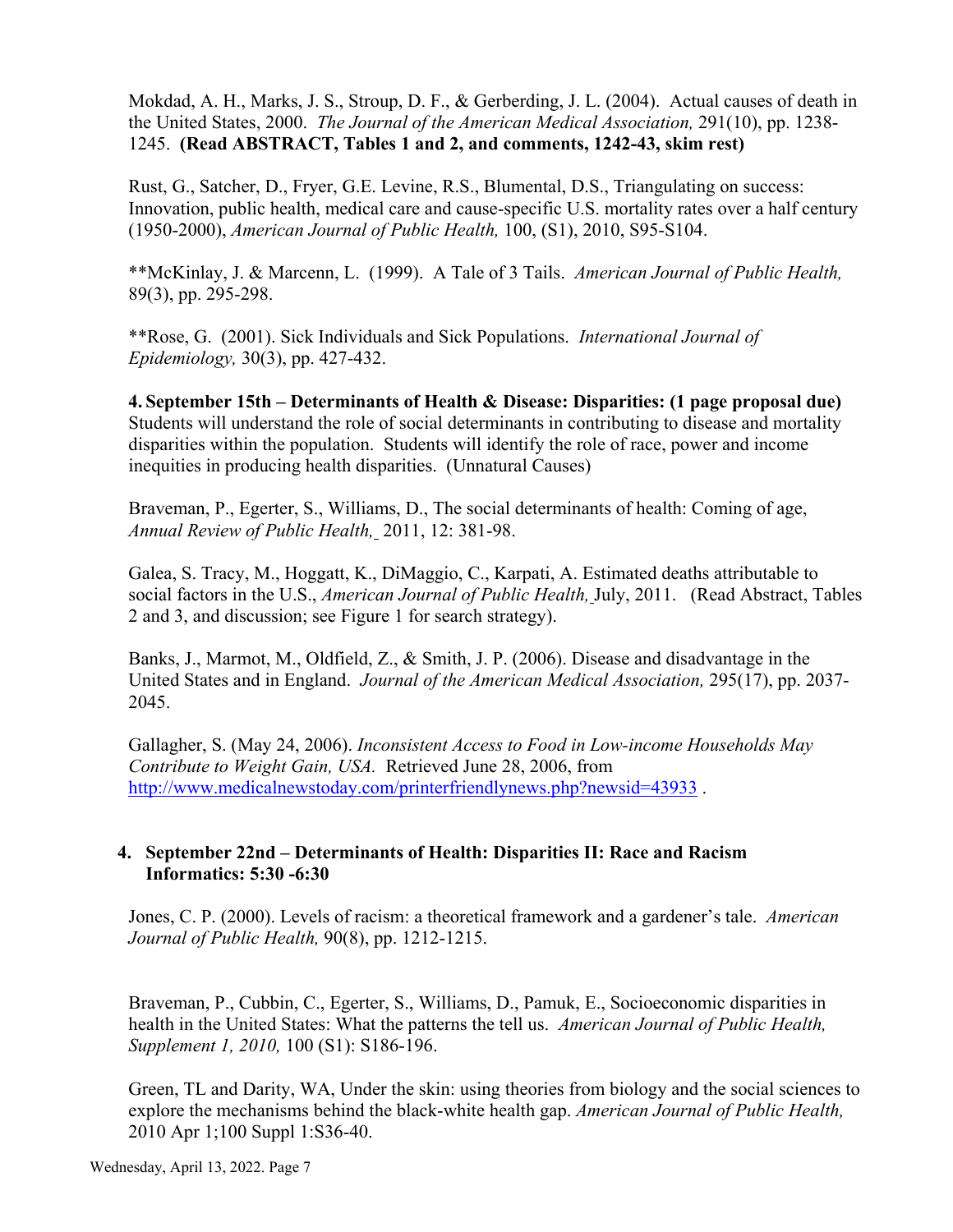King, Malcolm., Smith, A., Gracey, M. (2009). Where are we now with Indigenous health?: Indigenous Health Part 2: The Underlying Causes of The Health Gap. *Lancet* 2009;Vol. 374: July 4, 2009, pp.76–85.

Williams, D. (2001). Race and Health: Trends and Policy Implications. In Auerbach, J. A., & Krimgold, B. K. (Ed.), *Income, Socioeconomic Status, and Health: Exploring the Relationships*  (pp. 67-85). Washington, DC: National Policy Association: Academy for Health Services Research and Health Policy. Skim pp. 67- 77.

**6. September 29th – Concepts of Prevention, Health Promotion, Disease Prevention, Health Protection, Harm Reduction – Different Paradigms:** (Replicable Search Methods Due) Students will understand primary, secondary, and tertiary prevention concepts and strategies and their role in improving health status. Students will articulate the history and differences between health promotion, disease prevention and health policy within a U.S. and W.H.O. framework. Students will create a matrix of prevention, health promotion, health protection and harm reduction strategies for different diseases and conditions.

Gordon, R. (1987). An operational classification of disease prevention. In Steinberg, J. A. and Silverman, M. M. (eds.), *Preventing Mental Disorders*, Rockville, MD: U.S. Department of Health and Human Services, 1987.

US Department of Health and Human Services. *Healthy People 2010 (look website).*

Freudenberg, N., Olden, K. Finding Synergy: Reducing Disparities in Health by Modifying Multiple Determinants, *American Journal of Public Health*.2010;100: S25–S30.

*Ottawa Charter for Health Promotion*, from the First International Conference on Health Promotion on November 17-21, 1986, in Ottawa, Ontario, Canada, the First International Conference on Health Promotion, jointly organized by the World Health Organization, Health and Welfare Canada and the Canadian Public Health Association.

Krasnow, B., State program provides drug users with clean needles, tools to reverse overdoses, *Santa Fe New Mexican,* 7/18/2010

# **7. October 6th – Individual Strategies for Behavior Change/Individual Responsibility (Scan newspapers):**

Students will identify behavior change theories and principles that are the basis for many health education and health promotion strategies. Students will apply these behavior change strategies to the problem of obesity prevention and intervention.

National Cancer Institute. *Theory at a Glance: A guide for health promotion practice.* Bethesda, MD: U.S. Department of Health and Human Services, National Institutes of Health, pp. 3-22, Spring 2005. Retrieved August 8, 2007, from National Cancer Institute: [http://www.nci.nih.gov/PDF/481f5d53-63df-41bc-bfaf-5aa48ee1da4d/TAAG3.pdf, MICHELLE](http://www.nci.nih.gov/PDF/481f5d53-63df-41bc-bfaf-5aa48ee1da4d/TAAG3.pdf,%20MICHELLE%20update)  [update](http://www.nci.nih.gov/PDF/481f5d53-63df-41bc-bfaf-5aa48ee1da4d/TAAG3.pdf,%20MICHELLE%20update) from website

Jackson, C. (1997). Behavioral science theory and principles for practice in health education. *Health Education Research,* 12(1), pp. 143-150.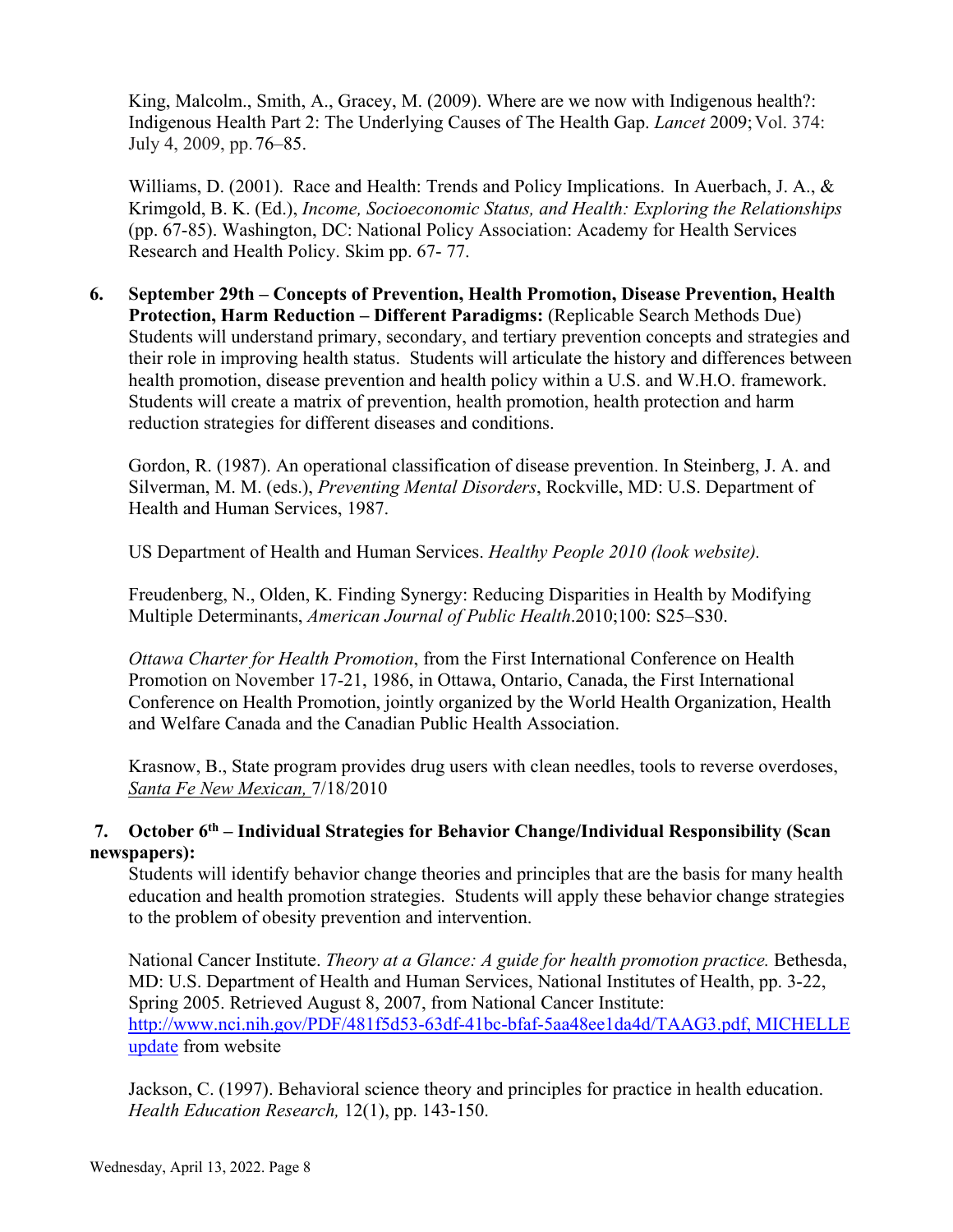Parker, EA, Israel, BA, Robins, TG, Mentz,G, Lin, X, Brakefield-Caldwell, W, Ramirez E, Edgren KK, Salinas M, and Lewis TC, Evaluation of Community Action Against Asthma: A Community Health Worker Intervention to Improve Children's Asthma-Related Health by Reducing Household Environmental Triggers for Asthma, *Health Education Behavior,* 2008, 35: 376-395.

#### **Introduction and Background and Significance Due Wednesday, October 12th by 5 pm.**

#### **October 13th – Fall Break:**

#### **8. October 20th: Community Strategies for Behavior Change:**

Students will understand community-based intervention strategies, history and issues of translation to diverse populations.

Perry, C. L., Williams, C. L., Komro, K. A, et. al. (2000). Project Northland High School Interventions: Community action to reduce adolescent alcohol use. *Health Education & Behavior,*  27(1), pp. 29-49.

Komro, K.A., Perry, C.L., Veblen-Mortenson, S., Farbakhsh, K., et. al. (2008). Outcomes from a Randomized Controlled Trial of a Multi-Component Alcohol Use Preventive Intervention for Urban Youth: Project Northland Chicago. *Society for the Study of Addiction,*103, pp. 606-618.

Elder, R., Nichols,J., Shults, R., Sleet, DA, Barrios, LC. Compton, R., (2005). Effectiveness of School-Based Programs for Reducing Drinking and Driving and Riding with Drinking Drivers: A Systematic Review, *American Journal of Preventive Medicine*, 28 (5S): 288-304. From, Centers for Disease Control and Prevention. Task Force on Community Preventive Services.

Four Links to Adolescent Health Interventions which have been shown to be effective:

**9. October 27th – Community-Driven and Partnered Interventions. (MID-TERM Handed Out) S**tudents will understand community-driven strategies, and will articulate strengths and weaknesses of the community empowerment and community based participatory research approach.

Chapter 14: Chang, C., Salvatore, AL, Lee, PT., Liu, SS, Minkler, M. Popular Education, Participatory Research, and Community Organizing With Immigrant Restaurant Workers in San Francisco's Chinatown: A Case Study, in Community Organizing and Community Building, 3rd edition, Minkler (editor), New Jersey, Rutgers University Press, 2012.

Wing, S., Avery Horton, R., Muhammad, N., et. al. (2008). Integrating Epidemiology, Education, and Organizing for Environmental Justice: Community Health Effects of Industrial Hog Operations. *American Journal of Public Health,* 98(8), pp. 1390-1397.

Wallerstein, N., Yen, I., Syme, L. (2011), Integration of social epidemiology and communityengaged interventions to improve health equity. *American Journal of Public Health,* 101 (5): 822-830.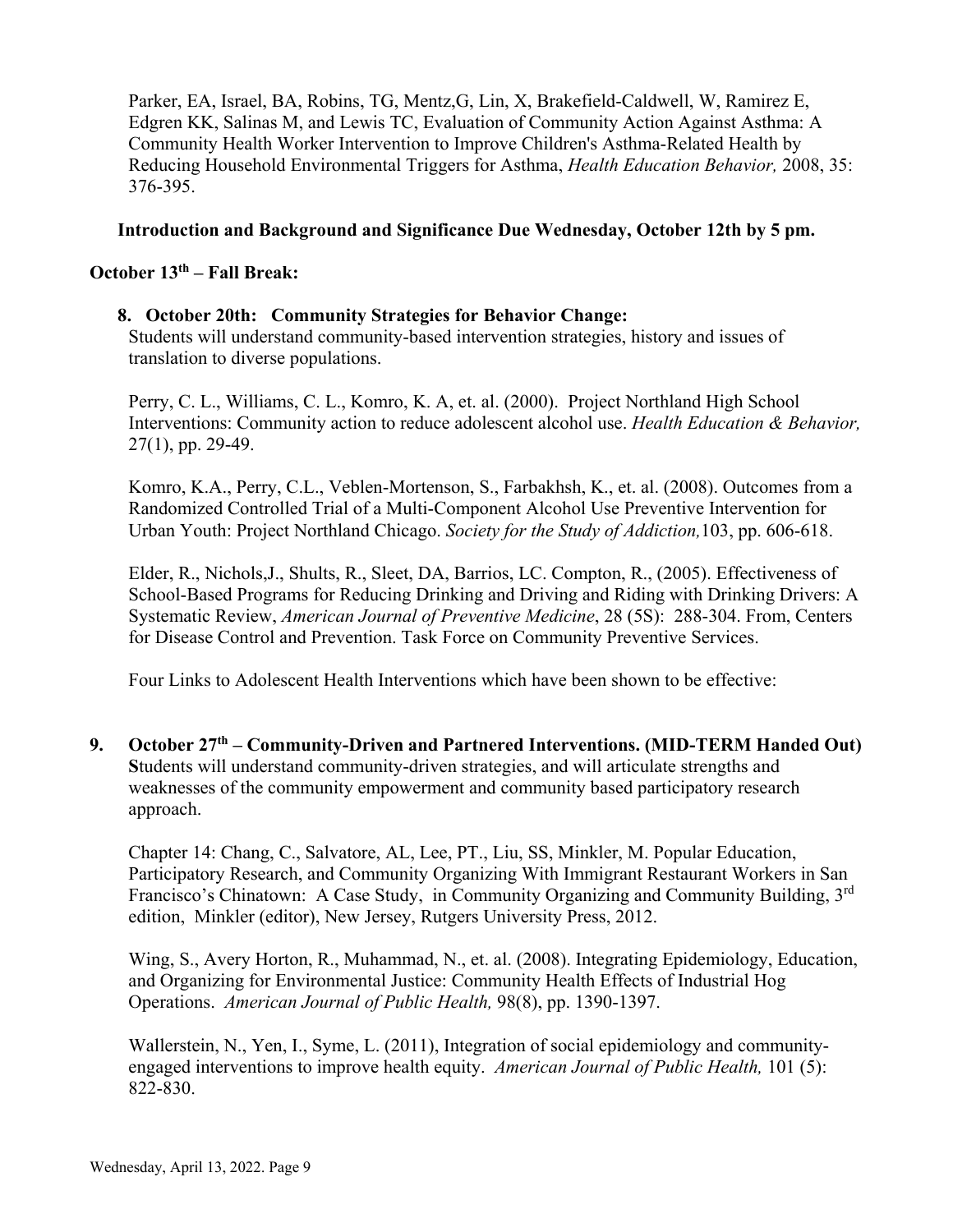#### **11. November 3rd – Organizational Strategies for Change and Media Advocacy (MID-TERM Due)**

Students will articulate theories of organizational change and discuss the strengths and weaknesses of these strategies. Students will understand the difference between media advocacy and social marketing.

 Nutbeam, D., & Harris, E. (2004). *Theory in a Nutshell: A Practical Guide to Health Promotion Theories.* Australia: McGraw-Hill. (Chapter on *Organizational Change Theories*)

Dorfman, L., Wallack, L., Woodruff, L., More Than a Message: Framing Public Health Advocacy to Change Corporate Practices, *Health Educ Behav* 2005; 32; 320-336.

Wallack, 2010, Health care reform: Asking the right questions, *The Oregonian: Guest Columnist,*  Jan. 28, 2010.

# 12. November  $10^{th}$  – Globalization and Health

 Birn, A.E. (2005, March 11). Gates's Grandest Challenge: Transcending Technology as Public Health Ideology. *www.thelancet.com.* Retrieved from [http://image.thelancet.com/extras/04art6429web.pdf.](http://image.thelancet.com/extras/04art6429web.pdf)

 Labonte, R., & Schrecker, T. (2007). Globalization and social determinants of health: Introduction and methodological background (part 1 of 3). *Globalization and Health,* 3(5), 1-10.

Lewis, S. (2006) Context: It shames and diminishes us all. In S. Lewis (Ed.), *Race Against Time* (pps. 1-36; 143-189; 191-206). Berkeley, CA: Publishers West Group.

#### **13. November 17th Power Point Presentations**

# **PAPERS DUE: NOVEMBER 23rd by 5 pm. One hard copy in box outside Nina Wallerstein's office: (FPC 149)**

#### **14. November 24th – No class.**

#### **15. December 1st – Policy Level Change**

Williams, D., McClellan, M.B., Rivlin, A.M., Beyond the Affordable Care Act: Achieving Real Improvements In Americans' Health, *Health Affairs,* 29, No. 8 (2010): 1481*–*1488.

Schroeder, S., Warner, K. Don't Forget Tobacco, *New England Journal of Medicine,* July 15, 2010, 201-204.

Mello, M.M., Studdert, D.M., & Brennan, T.A. (2006). Obesity – The New Frontier of Public Health Law. *The New England Journal of Medicine,* 354(24), 2601-2610.

Breckwich Vásquez, V.A., Lanza, D., Hennessey-Lavery, S., Facente, S., Halpin, H., Minkler, M. (2007). Addressing Food Security Through Public Policy Action in a Community-Based Participatory Research Partnership. *Health Promotion Practice,* 8(4), 342-349.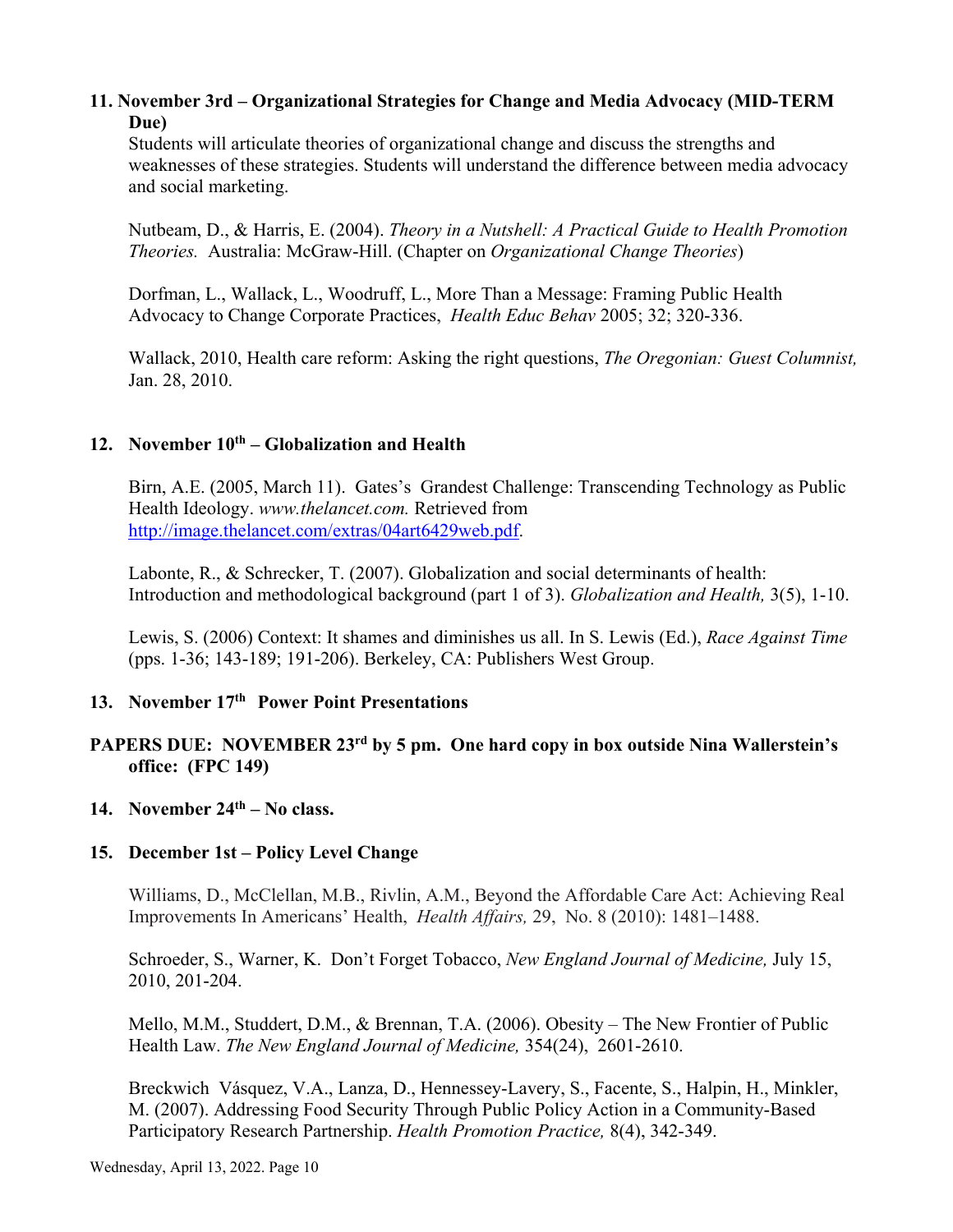#### **16. December 8th – Policy Presentations (Brief presentations and course evaluation).**

 Mann. J. M., (1998). Commentary-Society and Public Health: Crisis and Rebirth. *Western Journal of Medicine,* 169(2), pp. 118-121.

#### **Students with Disabilities:**

If you are an MPH student, have a disability and need accommodations, please contact Cheri Koinis, M.A., M.Ed., Office of Academic Support and Information Systems (OASIS) located in the Basic Medical Sciences Building, rm B-80, (505) 272-5042; FAX: 272-9012, ckoinis@ salud.unm.edu. On the first day of class, students should inform the professors of the necessary accommodations needed to meet the requirements of the class. Handouts will be available on alternative accessible formats upon request. If however, you have already sought accommodation from main campus student services, please present the appropriate documentation to your professor.

For further information from main campus, please contact: Office of Equal Opportunity, ph: (505) 277- 5251.The Masters in Public Health Program follows University policy and guidance as described in Access to Education: A Guide to Accommodating Students with Disabilities published by the UNM Committee for Students with Disabilities. This publication is available to Student Support Services, 2021 Mesa Vista Hall, ph: 277-3506.

#### **Non-Degree Students**

Please be aware that all non-degree students who intend to seek eventual admission to the MPH program must schedule a time to meet with a core faculty member before they complete 6 credit hours of MPH classes. Although taking MPH courses as a non-degree student is encouraged and students may find that taking classes as part of a cohort is a richer experience than taking them piecemeal, no more than 17 credit hours can be transferred into the degree program. There is also no guarantee that students who are taking courses will be accepted into the program. Therefore, setting up a meeting with a core faculty member is critical. If you currently have more than 6 credits, please call Gayle Garcia at 505 272-3982 to make an appointment with an advisor as soon as possible.